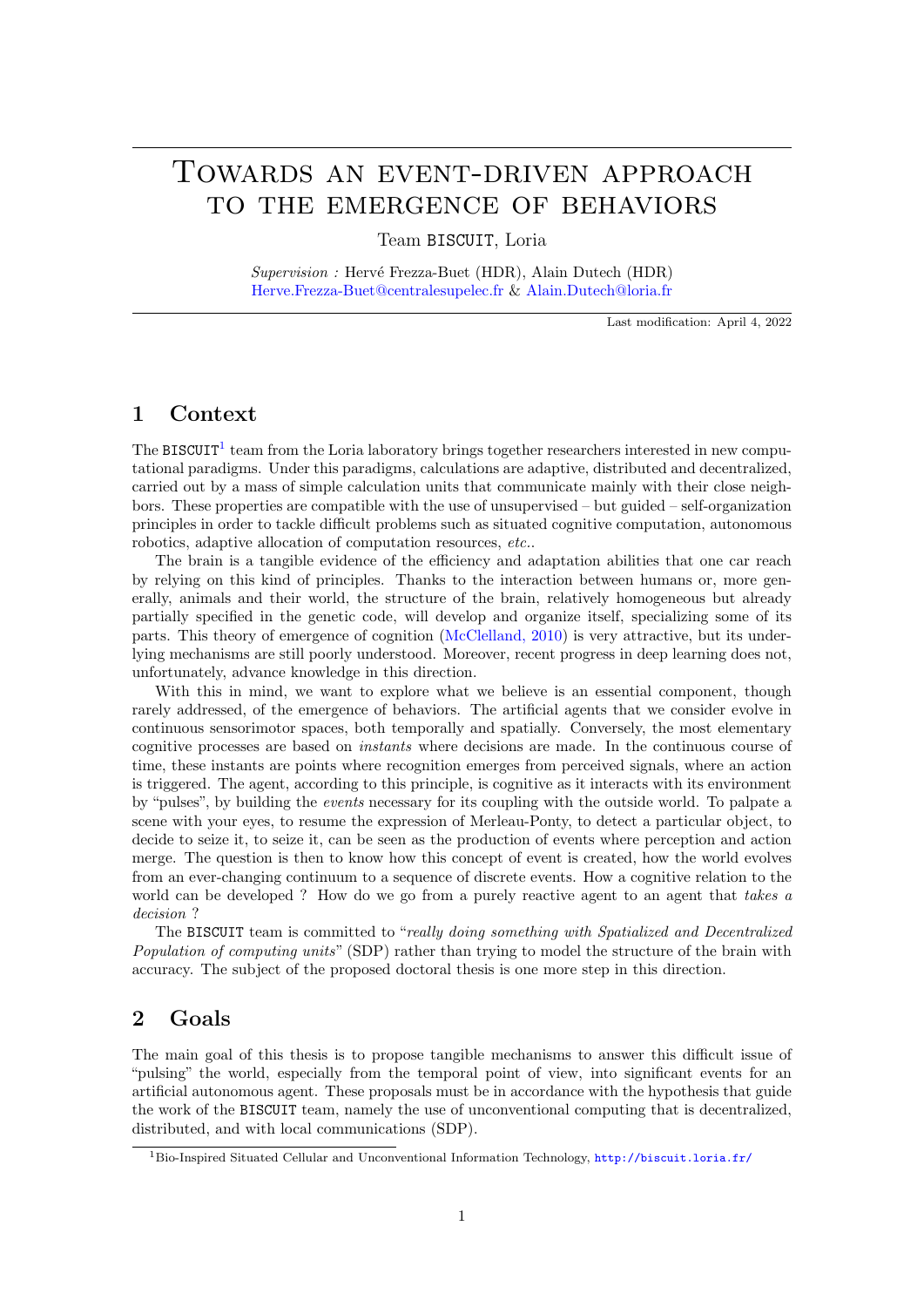A first step will be devoted to the appropriation of the models and algorithms developed in the team, where continuous dynamical neural fields (DNF) [\(Alecu et al., 2011\)](#page-1-1), self-organizing maps (SOM) [\(Kohonen, 2013\)](#page-1-2), reinforcement learning (RL) [\(Sutton and Barto, 1998\)](#page-2-0) all mix together while ensuring the compatibility with the capabilities of actual "neuromorphic" processors. This period will also be an opportunity to familiarize yourself with a literature inspired by fields such as cognitive science, developmental robotics or even psychology of child development. Notions such as habituation, sensitization, intrinsic curiosity, novelty detection are some sources of inspiration (some examples of readings: [\(Banquet et al., 1997;](#page-1-3) [Blank et al., 2005;](#page-1-4) [Westermann et al., 2007;](#page-2-1) [Novianto et al., 2013\)](#page-2-2)).

In parallel, the problem will be explored in a concrete way through a simulation environment mixing Unity $3D^2$  $3D^2$  and ROS<sup>[3](#page-1-6)</sup>. The aim is to progressively understand and appropriate the scientific questions raised in the context of this internship topic, and experience has shown us that these problems are better understood when they are really faced.

In a second step, it will be necessary to implement, test and explore the solutions proposed during the thesis. Validation will largely be experimental because self-organization mechanisms rarely lend themselves to analytical studies. This can be done both in virtual simulated environments (as previously mentioned) and, taking advantage of hardware and software at our disposal, on real robotics platforms.

#### 3 Working conditions and desired skills

The doctoral student will be welcomed at the Loria, a bi-localized laboratory in Nancy and Metz[4](#page-1-7) in France. He or she will work on both sites, at her convenience, under the supervision of Hervé Frezza-Buet and Alain Dutech. Scientific collaboration with other team members is expected, as well as more general scientific discussions and collaborations with other members of the laboratory. The expected duration of the doctorate is three years.

Some knowledge in biology, psychology, philosophy, etc., naturally imposing themselves on this type of subject, is expected, as well as a taste for creativity and multidisciplinary work. A good background in computer science and good programming skills are required. The team will provide a set of programming tools, robotics platforms and all the human support necessary to the technical aspects of the work, allowing the doctoral student to focus on scientific issues. Being comfortable with C<sup>++</sup>, ROS and python would be a plus, the code production will be done under Linux.

### References

- <span id="page-1-1"></span>Alecu, L., Frezza-Buet, H., and Alexandre, F. (2011). Can Self-Organisation Emerge through Dynamical Neural Fields Computations? Connection Science, 23(1):1–31.
- <span id="page-1-3"></span>Banquet, J. P., Gaussier, P., Dreher, J. C., Joulain, C., Revel, A., and Gunther, W. (1997). Chapter ¨ 4 space-time, order, and hierarchy in fronto-hippocampal system: A neural basis of personality. In Matthews, G., editor, Cognitive Science Perspectives on Personality and Emotion, volume 124 of Advances in Psychology, pages 123 – 189. North-Holland.
- <span id="page-1-4"></span>Blank, D., Kumar, D., Meeden, L., and Marshall, J. (2005). Bringing up robot: Fundamental mechanisms for creating a self-motivated, self-organizing architecture. Cybernetics and Systems, 36(2):125–150.

<span id="page-1-2"></span>Kohonen, T. (2013). Essentials of the self-organizing map. Neural networks, 37:52–65.

<span id="page-1-0"></span>McClelland, J. L. (2010). Emergence in cognitive science. Topics in Cognitive Science, 2(4):751– 770.

<span id="page-1-5"></span><sup>2</sup><https://unity.com/>

<span id="page-1-6"></span><sup>3</sup><https://www.ros.org/>

<span id="page-1-7"></span> $4$ On the CentralSupélec campus in Metz.